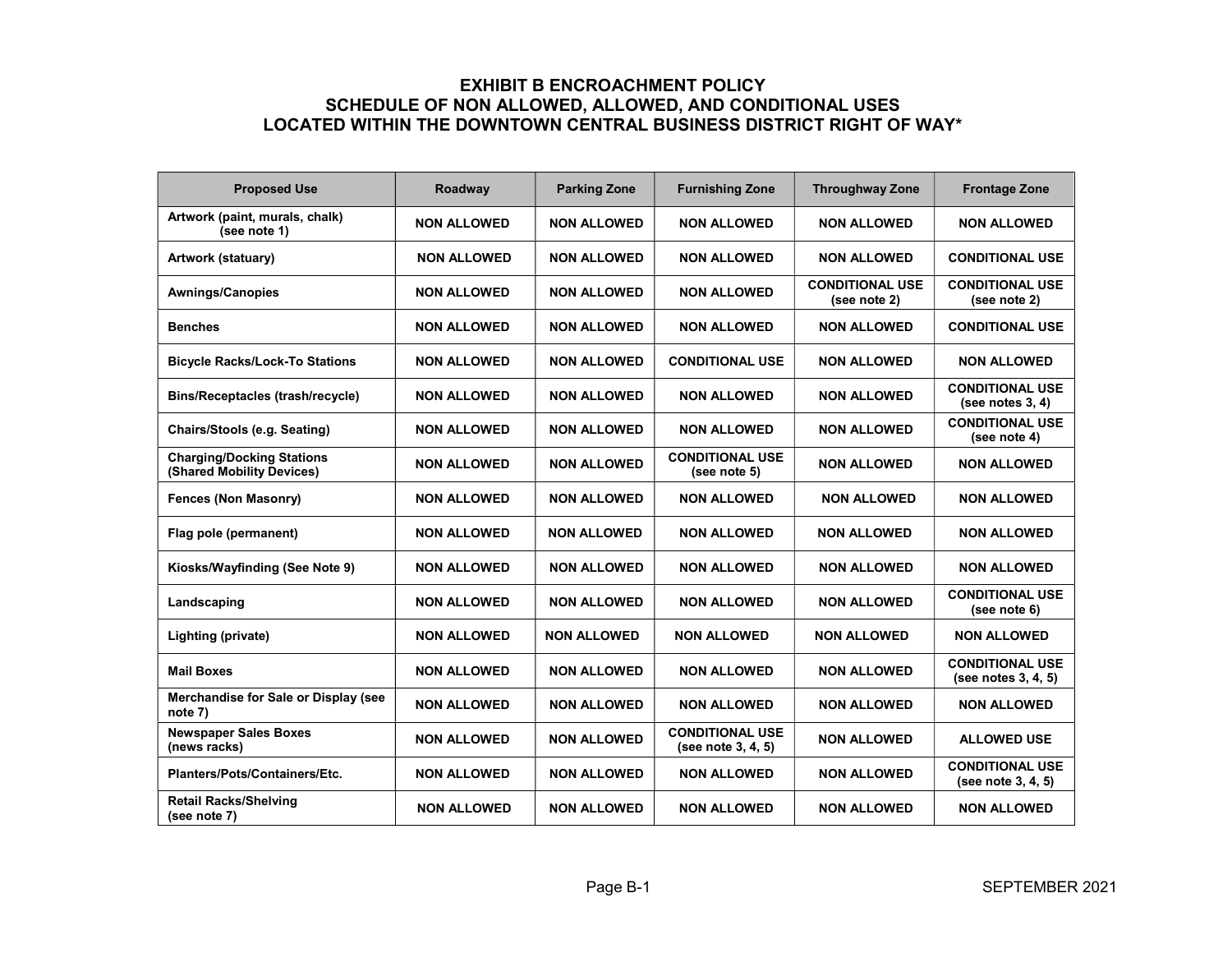## EXHIBIT B ENCROACHMENT POLICY SCHEDULE OF NON ALLOWED, ALLOWED, AND CONDITIONAL USES LOCATED WITHIN THE DOWNTOWN CENTRAL BUSINESS DISTRICT RIGHT OF WAY\*

| <b>Proposed Use</b>                                                                              | Roadway            | <b>Parking Zone</b> | <b>Furnishing Zone</b>                 | <b>Throughway Zone</b> | <b>Frontage Zone</b>                   |
|--------------------------------------------------------------------------------------------------|--------------------|---------------------|----------------------------------------|------------------------|----------------------------------------|
| Retaining Walls (see note 8)                                                                     | <b>NON ALLOWED</b> | <b>NON ALLOWED</b>  | <b>NON ALLOWED</b>                     | <b>NON ALLOWED</b>     | <b>NON ALLOWED</b>                     |
| <b>Sandwich Boards</b>                                                                           | <b>NON ALLOWED</b> | <b>NON ALLOWED</b>  | <b>CONDITIONAL USE</b><br>(see note 9) | <b>NON ALLOWED</b>     | <b>CONDITIONAL USE</b><br>(see note 9) |
| Shrubs, Large (greater than 2.5 feet<br>above street pavement) (See UDO<br><b>Section 8.710)</b> | <b>NON ALLOWED</b> | <b>NON ALLOWED</b>  | <b>NON ALLOWED</b>                     | <b>NON ALLOWED</b>     | <b>CONDITIONAL USE</b><br>(see note 6) |
| Shrubs, Small (less than 2.5 feet<br>above street pavement) (See UDO<br><b>Section 8.710)</b>    | <b>NON ALLOWED</b> | <b>NON ALLOWED</b>  | <b>NON ALLOWED</b>                     | <b>NON ALLOWED</b>     | <b>CONDITIONAL USE</b><br>(see note 6) |
| <b>Signs and Monuments (private)</b>                                                             | <b>NON ALLOWED</b> | <b>NON ALLOWED</b>  | <b>NON ALLOWED</b>                     | <b>NON ALLOWED</b>     | <b>CONDITIONAL USE</b><br>(see note 9) |
| <b>Structural Columns</b>                                                                        | <b>NON ALLOWED</b> | <b>NON ALLOWED</b>  | <b>NON ALLOWED</b>                     | <b>NON ALLOWED</b>     | <b>NON ALLOWED</b>                     |
| <b>Tables</b>                                                                                    | <b>NON ALLOWED</b> | <b>NON ALLOWED</b>  | <b>NON ALLOWED</b>                     | <b>NON ALLOWED</b>     | <b>CONDITIONAL USE</b><br>(see note 4) |
| Trees (large species - See UDO Ord.<br>5209)                                                     | <b>NON ALLOWED</b> | <b>NON ALLOWED</b>  | <b>NON ALLOWED</b>                     | <b>NON ALLOWED</b>     | <b>NON ALLOWED</b>                     |
| Trees (See UDO Section 8.710)                                                                    | <b>NON ALLOWED</b> | <b>NON ALLOWED</b>  | <b>NON ALLOWED</b>                     | <b>NON ALLOWED</b>     | <b>NON ALLOWED</b>                     |
| Walls (seating)<br>(see note 8)                                                                  | <b>NON ALLOWED</b> | <b>NON ALLOWED</b>  | <b>NON ALLOWED</b>                     | <b>NON ALLOWED</b>     | <b>NON ALLOWED</b>                     |
| <b>Water Fountains/Baths/Ponds</b>                                                               | <b>NON ALLOWED</b> | <b>NON ALLOWED</b>  | <b>NON ALLOWED</b>                     | <b>NON ALLOWED</b>     | <b>NON ALLOWED</b>                     |

UDO=Unified Development Ordinance Adopted by Section 27-Sudivision Regulations and Section 33 Zoning, of the Lee's Summit Code of Ordinances. Most current version of UDO available on line at https://library.municode.com/mo/lee's summit/codes/unified development ordinance

\* Exhibit A schedule of uses still applies to easements listed in Exhibit A within the CBD zone. For Proposed Uses listed in both tables, the stricter allowances and required agreements will prevail.

- 1. Artwork, painting, murals, etc. may still be permitted through the special event permitting process. Artwork will only be permitted upon streets designated as alleys within the Downtown Central Business District. Color, Design, Content and Location shall not be in conflict with the Manual on Uniform Traffic Control Devices. Content shall not include advertising.
- 2. Awnings shall have a minimum vertical clearance of 8 feet over the entire throughway zone. Structural columns will not be used to support awning or canopies. No obstructions to movement related to an awning or canopy shall be placed in the ROW. Awnings installation and awnings with messaging are subject to the UDO provisions and applicable permits.